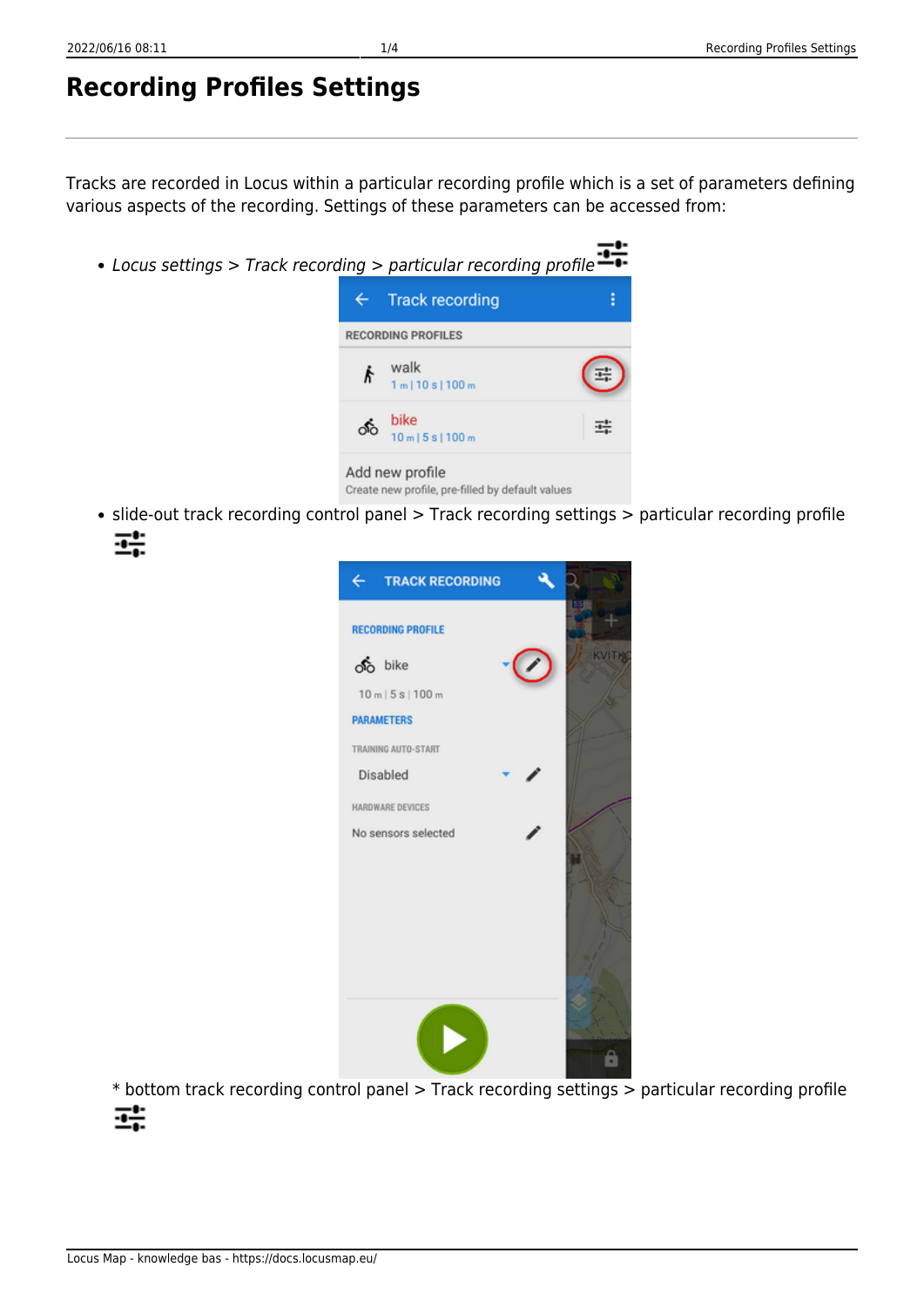

In these settings you can edit an already created profile. If you want to add a new one, go up one level in the settings hierarchy (settings > track recording).

| (Bike) Name of current profile<br>Preferred folder<br>×<br>(Last used) Tracks will be stored in this<br>folder automatically<br>Auto-save after stop<br>Save recorded track automatically after<br>stop to a preferred folder<br>Remove<br>Remove current profile<br><b>PARAMETERS</b><br>Distance interval<br>(10 m) Minimum distance between recorded<br>trackpoints<br>Time interval (seconds)<br>(5 sec) Minimum time period between recorded<br>trackpoints<br>Recording conditions<br>(Distance AND time (both)) Select if both intervals<br>or only one is valid for recording a trackpoint<br>Required accuracy | ←              | <b>Recording profile</b> |
|-------------------------------------------------------------------------------------------------------------------------------------------------------------------------------------------------------------------------------------------------------------------------------------------------------------------------------------------------------------------------------------------------------------------------------------------------------------------------------------------------------------------------------------------------------------------------------------------------------------------------|----------------|--------------------------|
|                                                                                                                                                                                                                                                                                                                                                                                                                                                                                                                                                                                                                         | <b>CYCLING</b> |                          |
|                                                                                                                                                                                                                                                                                                                                                                                                                                                                                                                                                                                                                         | Name           |                          |
|                                                                                                                                                                                                                                                                                                                                                                                                                                                                                                                                                                                                                         |                |                          |
|                                                                                                                                                                                                                                                                                                                                                                                                                                                                                                                                                                                                                         |                |                          |
|                                                                                                                                                                                                                                                                                                                                                                                                                                                                                                                                                                                                                         |                |                          |
|                                                                                                                                                                                                                                                                                                                                                                                                                                                                                                                                                                                                                         |                |                          |
|                                                                                                                                                                                                                                                                                                                                                                                                                                                                                                                                                                                                                         |                |                          |
|                                                                                                                                                                                                                                                                                                                                                                                                                                                                                                                                                                                                                         |                |                          |
|                                                                                                                                                                                                                                                                                                                                                                                                                                                                                                                                                                                                                         |                |                          |
| $AAA$ $A.A.$                                                                                                                                                                                                                                                                                                                                                                                                                                                                                                                                                                                                            |                |                          |

#### **Title - recording profile activity**

Recording profile activity is set by default and cannot be changed. If you need a profile with an activity that is not set by default, you have to **create a new recording profile**

- Name insert name of the profile
- Preferred folder select which folder will be used for storing recorded tracks from this profile. Default is Last used. If you need a new folder, please go to the [track manager](https://docs.locusmap.eu/doku.php?id=manual:user_guide:tracks:management) first.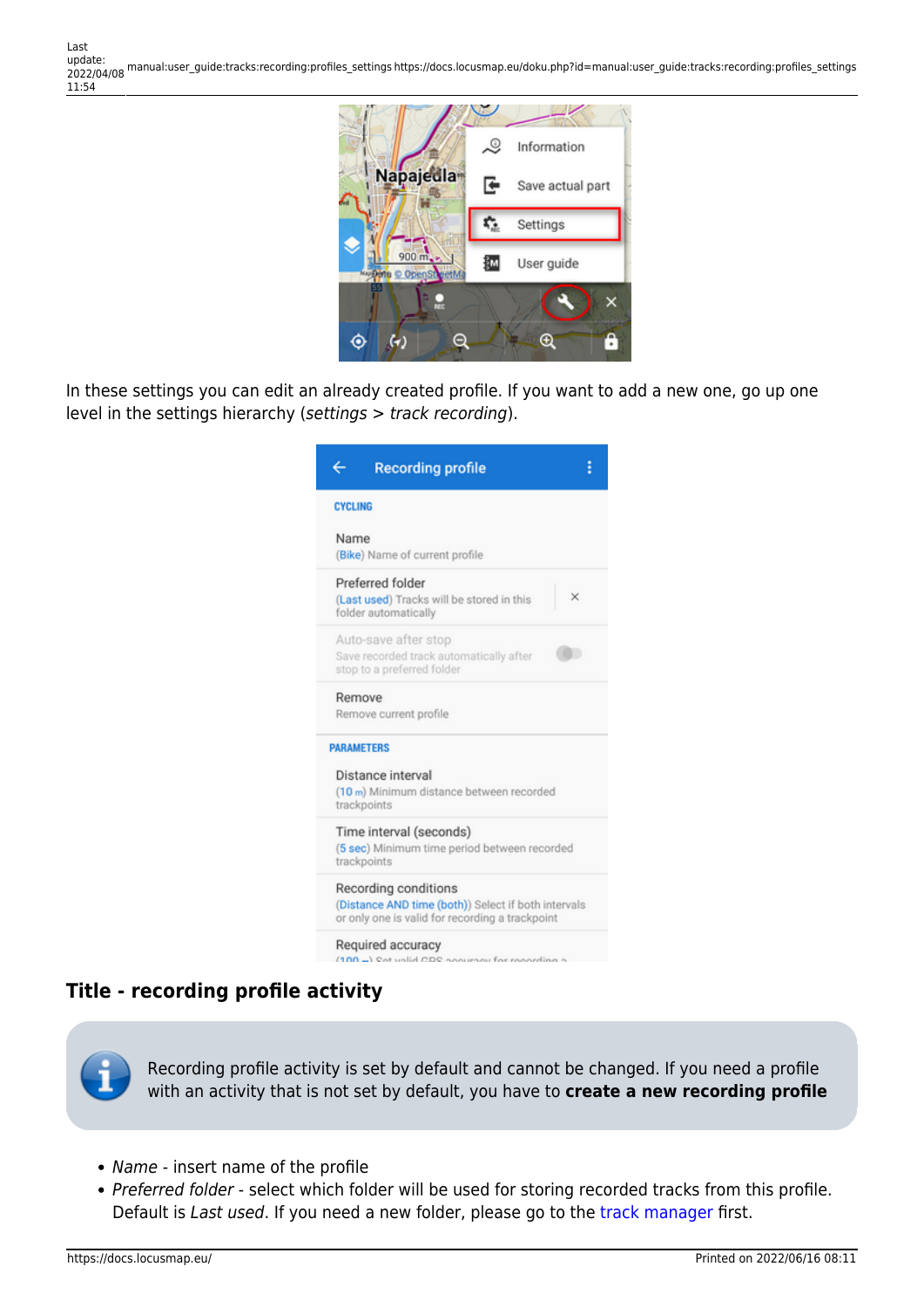- Auto-save after stop check to save recorded tracks automatically into the preferred folder immediately after the recording is stopped. Option is active only when other than Last used folder is selected.
- Remove this profile deletes current profile,

## **Parameters**

- Distance interval sets distance between recorded trackpoints. The slower movement, the shorter the distance should be.
- Time interval sets time period between recording two trackpoints. The slower movement, the longer the period should be.
- Trackpoint recording conditions defines method of trackpoint recording based on distance and time intervals:
	- $\circ$  Distance AND time both intervals at once trigger trackpoint recording smoother line but less accurate
	- Distance OR time one of the intervals triggers trackpoint recording very accurate but a lot of trackpoints recorded
- Required GPS accuracy sets maximum acceptable range of GPS accuracy for recording trackpoints
- Record only when moving track recording is running only provided Locus Map detects movement of the device. If not, the recording is paused.



Sometimes, location indicator is moving on map even when speed is 0 m/s. That is caused by post-processing of raw GPS data in the device and insufficient amount of data. By enabling this feature, Locus Map stores only correct trackpoints.

• Record when GPS is off - track recording proceeds even if the GPS signal is out, e.g. in buildings. Location is acquired by wifi and mobile networks and can be approximate only.



"Accuracy" of such a recording can oscillate kilometers from your real location or such recording can be stopped due to low value in the Required accuracy parameter.

## **Style on map**

- Track recording line style launches a dialog with [line style settings](https://docs.locusmap.eu/doku.php?id=manual:user_guide:tracks:management#track_route_folder_style)  color, mode, pattern, width etc.
- Display only part of track on map limits number of visible trackpoints of actually recorded track. Recommended for long or frequent routes. Too long recording (too many trackpoints) may slow down the display of maps.
- Displayed track part length defines number of visible recorded trackpoints on map in order to secure smooth running of the app